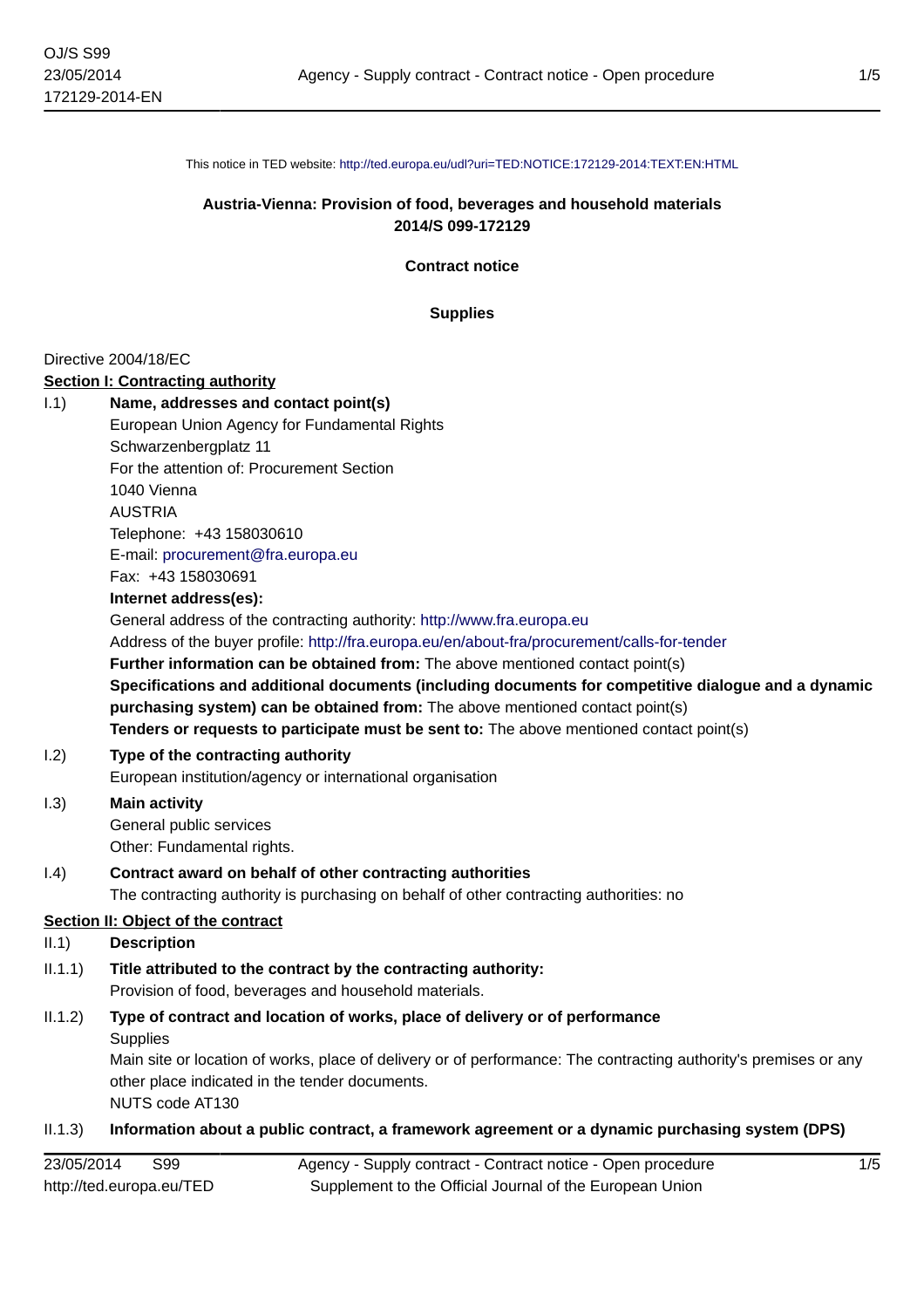|            | The notice involves the establishment of a framework agreement                                                                                                                                                                                                                                                                                                                                                                                                |  |
|------------|---------------------------------------------------------------------------------------------------------------------------------------------------------------------------------------------------------------------------------------------------------------------------------------------------------------------------------------------------------------------------------------------------------------------------------------------------------------|--|
| II.1.4)    | Information on framework agreement                                                                                                                                                                                                                                                                                                                                                                                                                            |  |
|            | Framework agreement with several operators                                                                                                                                                                                                                                                                                                                                                                                                                    |  |
|            | maximum number of participants to the framework agreement envisaged: 3                                                                                                                                                                                                                                                                                                                                                                                        |  |
|            | Duration of the framework agreement                                                                                                                                                                                                                                                                                                                                                                                                                           |  |
|            | Duration in years: 4                                                                                                                                                                                                                                                                                                                                                                                                                                          |  |
|            | Estimated total value of purchases for the entire duration of the framework agreement<br>Estimated value excluding VAT: 60 000 EUR                                                                                                                                                                                                                                                                                                                            |  |
| II.1.5)    | Short description of the contract or purchase(s)<br>The subject of the contract is the provision of food, beverages and household materials.                                                                                                                                                                                                                                                                                                                  |  |
| II.1.6)    | <b>Common procurement vocabulary (CPV)</b><br>15000000                                                                                                                                                                                                                                                                                                                                                                                                        |  |
| II.1.7)    | Information about Government Procurement Agreement (GPA)<br>The contract is covered by the Government Procurement Agreement (GPA): no                                                                                                                                                                                                                                                                                                                         |  |
| II.1.8)    | Lots                                                                                                                                                                                                                                                                                                                                                                                                                                                          |  |
|            | This contract is divided into lots: no                                                                                                                                                                                                                                                                                                                                                                                                                        |  |
| II.1.9)    | <b>Information about variants</b>                                                                                                                                                                                                                                                                                                                                                                                                                             |  |
|            | Variants will be accepted: no                                                                                                                                                                                                                                                                                                                                                                                                                                 |  |
| II.2)      | Quantity or scope of the contract                                                                                                                                                                                                                                                                                                                                                                                                                             |  |
| II.2.1)    | <b>Total quantity or scope:</b><br>The maximum contract volume has been estimated at 60 000 EUR excluding VAT over 4 years. The contracting<br>authority may exercise the option to increase the estimated contract volume at a later stage via negotiated<br>procedure with the successful tenderer(s) in accordance with Article 134(1)(e) and (f) of the rules of application<br>of the Financial Regulation.<br>Estimated value excluding VAT: 60 000 EUR |  |
| II.2.2)    | Information about options<br>Options: no                                                                                                                                                                                                                                                                                                                                                                                                                      |  |
| II.2.3)    | Information about renewals<br>This contract is subject to renewal: yes                                                                                                                                                                                                                                                                                                                                                                                        |  |
|            | Number of possible renewals: 3<br>In the case of renewable supplies or service contracts, estimated timeframe for subsequent contracts:<br>in months: 12 (from the award of the contract)                                                                                                                                                                                                                                                                     |  |
| II.3)      | Duration of the contract or time limit for completion<br>Duration in months: 48 (from the award of the contract)                                                                                                                                                                                                                                                                                                                                              |  |
| III.1)     | Section III: Legal, economic, financial and technical information<br><b>Conditions relating to the contract</b>                                                                                                                                                                                                                                                                                                                                               |  |
| III.1.1)   | Deposits and guarantees required:<br>Please refer to Section 8 of Annex A — tender specifications, available at: http://fra.europa.eu/en/about-fra/<br>procurement                                                                                                                                                                                                                                                                                            |  |
| III.1.2)   | Main financing conditions and payment arrangements and/or reference to the relevant provisions                                                                                                                                                                                                                                                                                                                                                                |  |
|            | governing them:<br>Please refer to Sections 7 and 8 of Annex A — tender specifications, available at: http://fra.europa.eu/en/about-<br>fra/procurement                                                                                                                                                                                                                                                                                                       |  |
| 23/05/2014 | S99<br>Agency - Supply contract - Contract notice - Open procedure<br>2/5                                                                                                                                                                                                                                                                                                                                                                                     |  |
|            | http://ted.europa.eu/TED<br>Supplement to the Official Journal of the European Union                                                                                                                                                                                                                                                                                                                                                                          |  |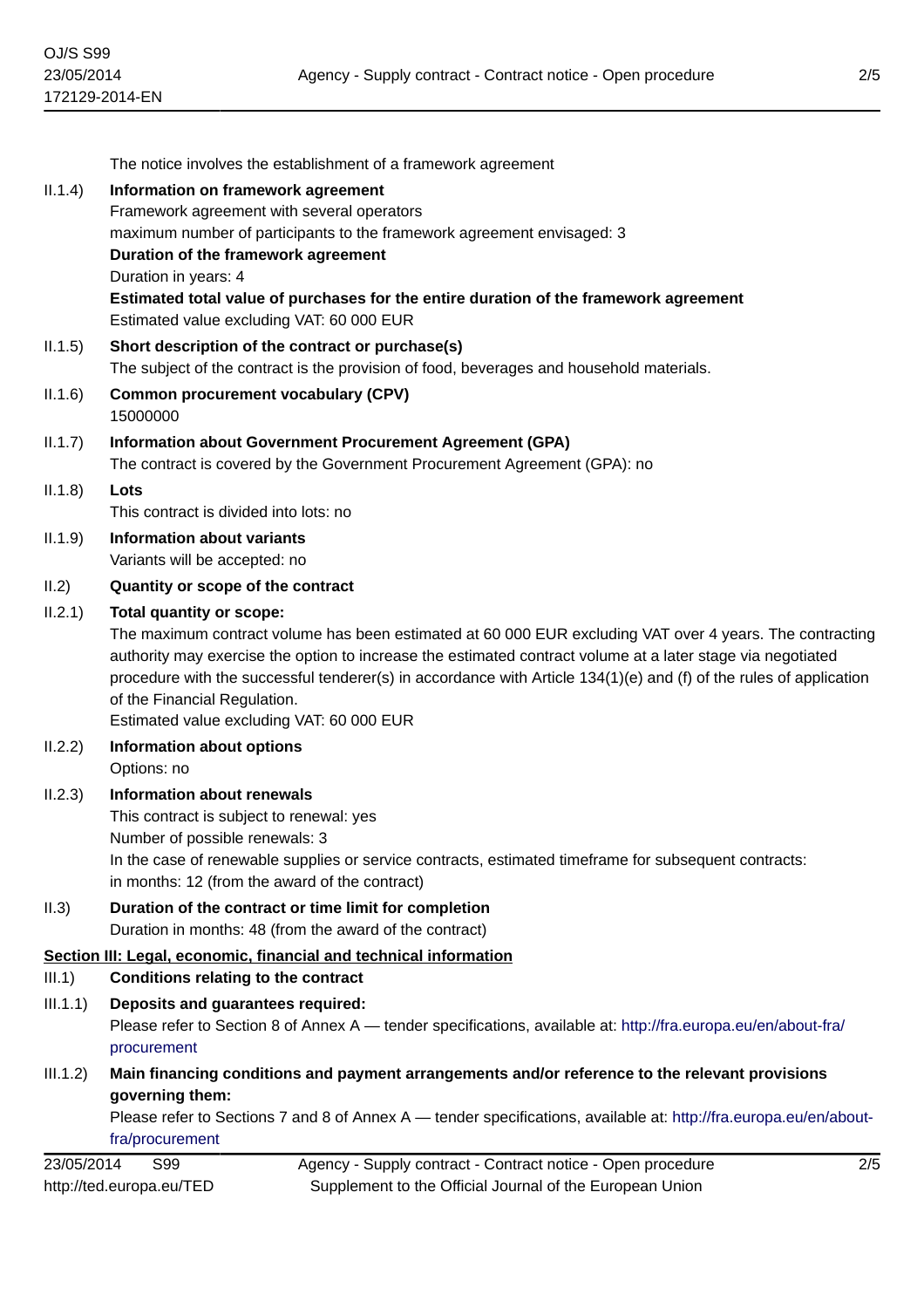| III.1.3) | Legal form to be taken by the group of economic operators to whom the contract is to be awarded:<br>Please refer to Sections 10 and 11 of the tender specifications, available at: http://fra.europa.eu/en/about-fra/<br>procurement                                                                       |
|----------|------------------------------------------------------------------------------------------------------------------------------------------------------------------------------------------------------------------------------------------------------------------------------------------------------------|
| III.1.4) | Other particular conditions                                                                                                                                                                                                                                                                                |
|          | The performance of the contract is subject to particular conditions: no                                                                                                                                                                                                                                    |
| III.2)   | <b>Conditions for participation</b>                                                                                                                                                                                                                                                                        |
| III.2.1) | Personal situation of economic operators, including requirements relating to enrolment on professional<br>or trade registers<br>Information and formalities necessary for evaluating if the requirements are met: Please refer to Sections                                                                 |
|          | 17.1 and 17.2 of the tender specifications (Annex A), available at: http://fra.europa.eu/fraWebsite/about fra/<br>procurement/procurement_en.htm                                                                                                                                                           |
| III.2.2) | <b>Economic and financial ability</b>                                                                                                                                                                                                                                                                      |
|          | Information and formalities necessary for evaluating if the requirements are met: Please refer to Section 17.2.1<br>of the tender specifications (Annex A), available at: http://fra.europa.eu/fraWebsite/about_fra/procurement/<br>procurement_en.htm                                                     |
|          | Minimum level(s) of standards possibly required: Please refer to Section 17.2.1 of the tender specifications<br>(Annex A), available at: http://fra.europa.eu/fraWebsite/about_fra/procurement/procurement_en.htm                                                                                          |
| III.2.3) | <b>Technical capacity</b>                                                                                                                                                                                                                                                                                  |
|          | Information and formalities necessary for evaluating if the requirements are met:<br>Please refer to Section 17.2.2 of the tender specifications (Annex A), available at: http://fra.europa.eu/<br>fraWebsite/about_fra/procurement/procurement_en.htm<br>Minimum level(s) of standards possibly required: |
|          | Please refer to Section 17.2.2 of the tender specifications (Annex A), available at: http://fra.europa.eu/<br>fraWebsite/about_fra/procurement/procurement_en.htm                                                                                                                                          |
| III.2.4) | Information about reserved contracts                                                                                                                                                                                                                                                                       |
| III.3)   | <b>Conditions specific to services contracts</b>                                                                                                                                                                                                                                                           |
| III.3.1) | Information about a particular profession                                                                                                                                                                                                                                                                  |
| III.3.2) | Staff responsible for the execution of the service                                                                                                                                                                                                                                                         |
|          | <b>Section IV: Procedure</b>                                                                                                                                                                                                                                                                               |
| IV.1)    | Type of procedure                                                                                                                                                                                                                                                                                          |
| IV.1.1)  | Type of procedure<br>Open                                                                                                                                                                                                                                                                                  |
| IV.1.2)  | Limitations on the number of operators who will be invited to tender or to participate                                                                                                                                                                                                                     |
| IV.1.3)  | Reduction of the number of operators during the negotiation or dialogue                                                                                                                                                                                                                                    |
| IV.2)    | Award criteria                                                                                                                                                                                                                                                                                             |
| IV.2.1)  | Award criteria<br>Lowest price                                                                                                                                                                                                                                                                             |
| IV.2.2)  | Information about electronic auction<br>An electronic auction will be used: no                                                                                                                                                                                                                             |

IV.3) **Administrative information**

## IV.3.1) **File reference number attributed by the contracting authority:** F-SU-14-T01.